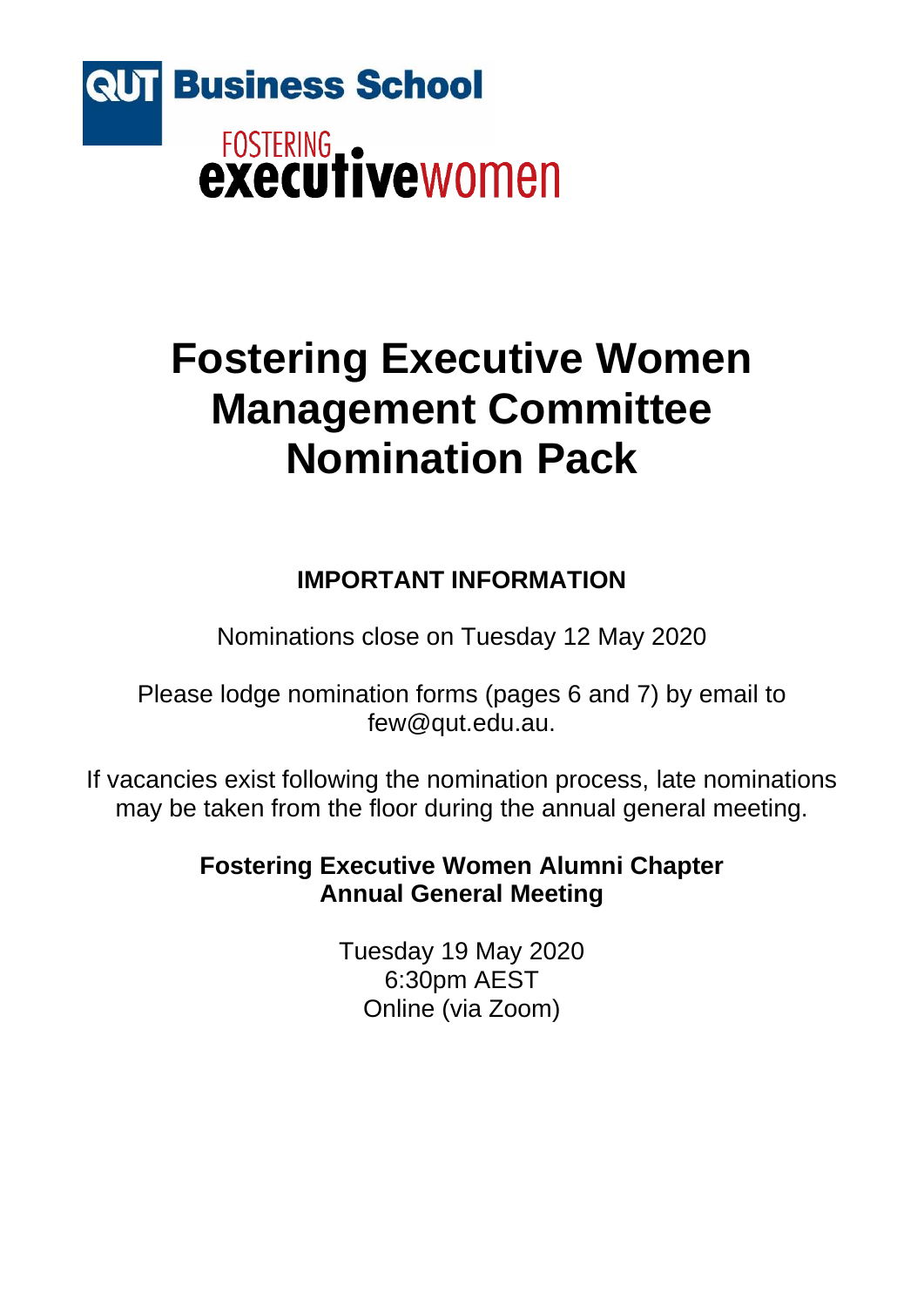#### **ABOUT FOSTERING EXECUTIVE WOMEN (FEW)**

Fostering Executive Women (FEW) is a QUT Alumni Chapter for female postgraduates and current female postgraduate students of the QUT Business School (ie FEW Full Members).

Founded by Associate Professor Caroline Hatcher, FEW was established in May 2003 in response to student requests for a forum or interest group for female postgraduates to enable continuing connections and to support their advancement in leadership and business. The FEW vision remains strong today.

In 2014, the interest group became a (non-profit) unincorporated association named *QUT Alumni Chapter of Fostering Executive Women* ('Chapter') established under the Rules of the Chapter. The Chapter draws upon more than 1,500 students or alumni of QUT Business School postgraduate programs and the business community with the common broad goal of advancing women in business and leadership.

The success of Fostering Executive Women has been possible because of the generous support of the QUT Business School, its corporate sponsors, volunteers, QUT alumni members and the Queensland business community who share their time, experiences and their wisdom to help others develop skills and expand knowledge. Together, the efforts of all have made an impact and helped shape and influence the careers and professional development of many women. Over the past 16 years, FEW has seen women enter senior and executive leadership, start businesses, take on Board positions, and move into positions of influence, while juggling career and personal responsibilities.

#### **THE PURPOSE OF FEW**

Fostering Executive Women supports the development and promotion of women in leadership corporate or entrepreneurial – including celebrating members' achievements through advocacy, mentoring and networking opportunities as they strive to achieve their professional and personal goals. To achieve its vision, FEW offers a suite of programs for its members aimed at developing and encouraging women to challenge and prepare themselves in advancing as leaders in business. In this way, FEW aims to contribute to the participation of women at the leadership/executive level.

#### **PROGRAMS AND SCHOLARSHIP**

FEW offers a range of opportunities such as:

- providing QUT postgraduate women with access to a quality mentoring program;
- hosting professional development events/seminars that enable women to connect with and be inspired by business and thought leaders as well as a network of like-minded people;
- an international scholarship; and
- developing a community of business professionals who collaborate and support women to achieve their professional goals.

#### FEW Mentoring Program

Each year, FEW selects a group of postgraduate women to participate in its flagship mentoring program. For six months, these high potential women in business are matched with business leaders from diverse industry backgrounds whose purpose is to guide and encourage participants in their career path.

Together, the mentors and mentees participate in a range of formal and informal professional development and networking events that deliver learning and developmental opportunities to both parties. Upon completion, mentees execute their own personal and professional development plans.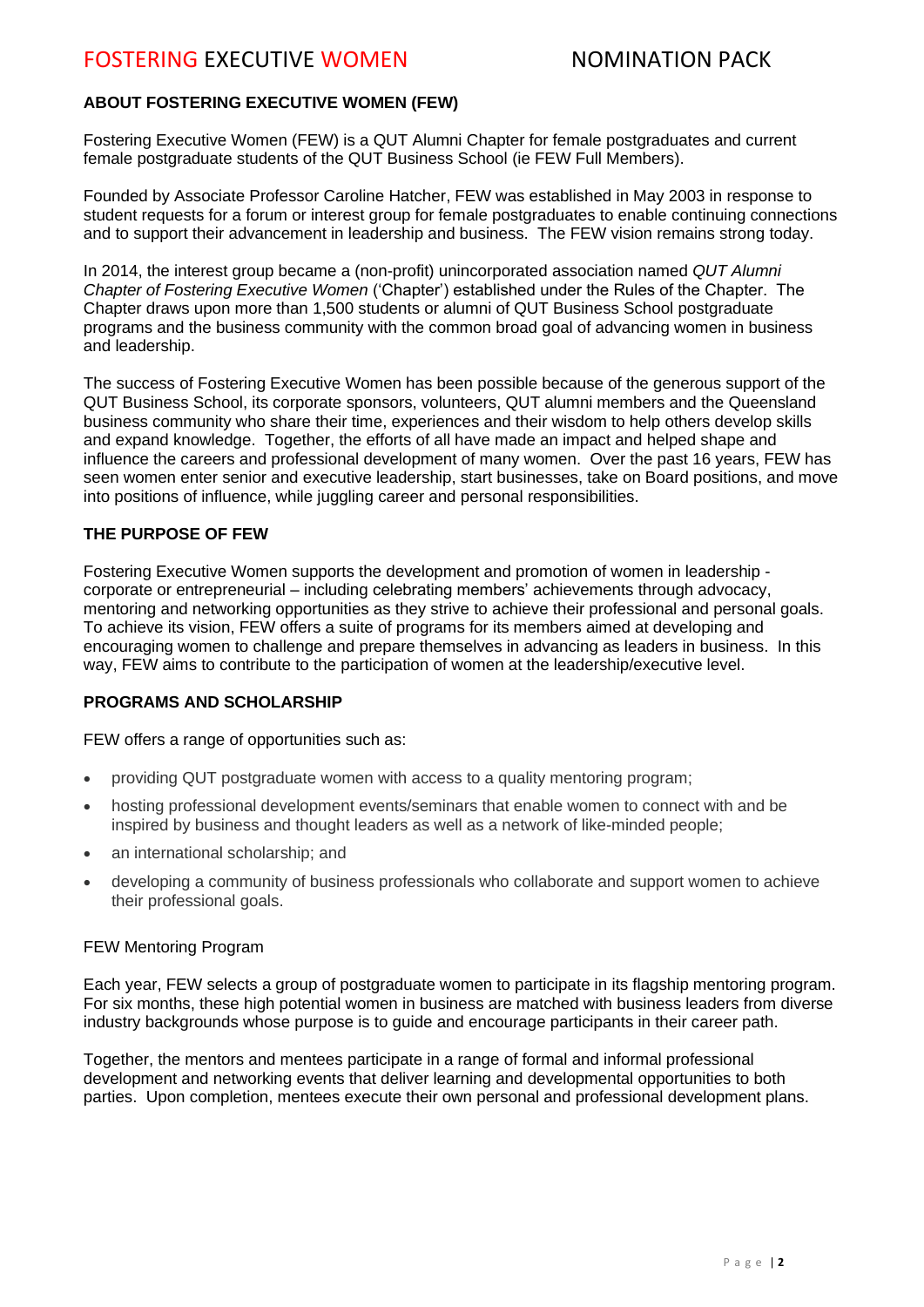### FOSTERING EXECUTIVE WOMEN NOMINATION PACK

The mentoring program has played a significant role in developing the confidence of business women to seek advancement, raising their visibility, and providing them with a broader perspective of organisational dynamics.

#### **THE ROLE OF THE MANAGEMENT COMMITTEE**

The Management Committee oversees and coordinates FEW activities that ensure its ongoing development and success. Committee members contribute by taking on specific roles as well as providing support to FEW activities generally. The Management Committee positions are crucial to the effectiveness of FEW in achieving the Chapters goals and objectives. Committee members are drawn from FEW's membership ie female postgraduates and currently enrolled female postgraduate students of the QUT Business School, as well as Friends of FEW.

#### **The structure of the Management Committee**

The Management Committee consists of up to 10 elected persons, and 2 Friends of FEW appointed by the Committee. A QUT nominee, drawn from the QUT Alumni Office, also provides support and guidance to the Management Committee.

#### **Term of Office**

The Term of Office for a FEW Management Committee Member elected at an Annual General Meeting (AGM) shall be the greater of two calendar years or the second anniversary of the AGM at which the Management Committee Member was elected. **IMPORTANT NOTE:** All Committee positions are voluntary (and unpaid).

#### **Committee positions for the term 2020 to 2021**

The Management Committee positions vacant and available for the term 2020-21 include:

- **President**
- Vice-President
- **Treasurer**
- **Secretary**

#### **SUMMARY DESCRIPTIONS OF VACANT MANAGEMENT COMMITTEE POSITIONS**

#### **1. PRESIDENT**

The President provides the principal leadership to the FEW Management Committee, has overall responsibility for overseeing the direction and activities of FEW consistent with the interests of members and QUT, facilitates the development, implementation and achievement of Chapter goals and objectives in line with those of QUT and works with the Committee to prioritise its goals. Ultimately, the President is accountable for the management and operation of the Chapter.

#### **2. VICE-PRESIDENT**

The Vice-President deputises for the President in all areas of the President's responsibility in effectively managing the Chapter, including chairing the committee meetings in the President's absence. As such during extended absences, the Vice-President may be required to provide the principal leadership to the FEW Management Committee, take on overall responsibility for overseeing the direction and activities of FEW consistent with the interests of members and QUT, facilitate the development, implementation and achievement of Chapter goals and objectives in line with those of QUT, and work with the Committee to prioritise its goals.

#### **3. TREASURER**

The Treasurer is responsible for general financial oversight, financial budgeting and planning and financial record-keeping and reporting. To this end, the Treasurer provides financial reporting and analysis, is responsible for ensuring that effective financial procedures are established and for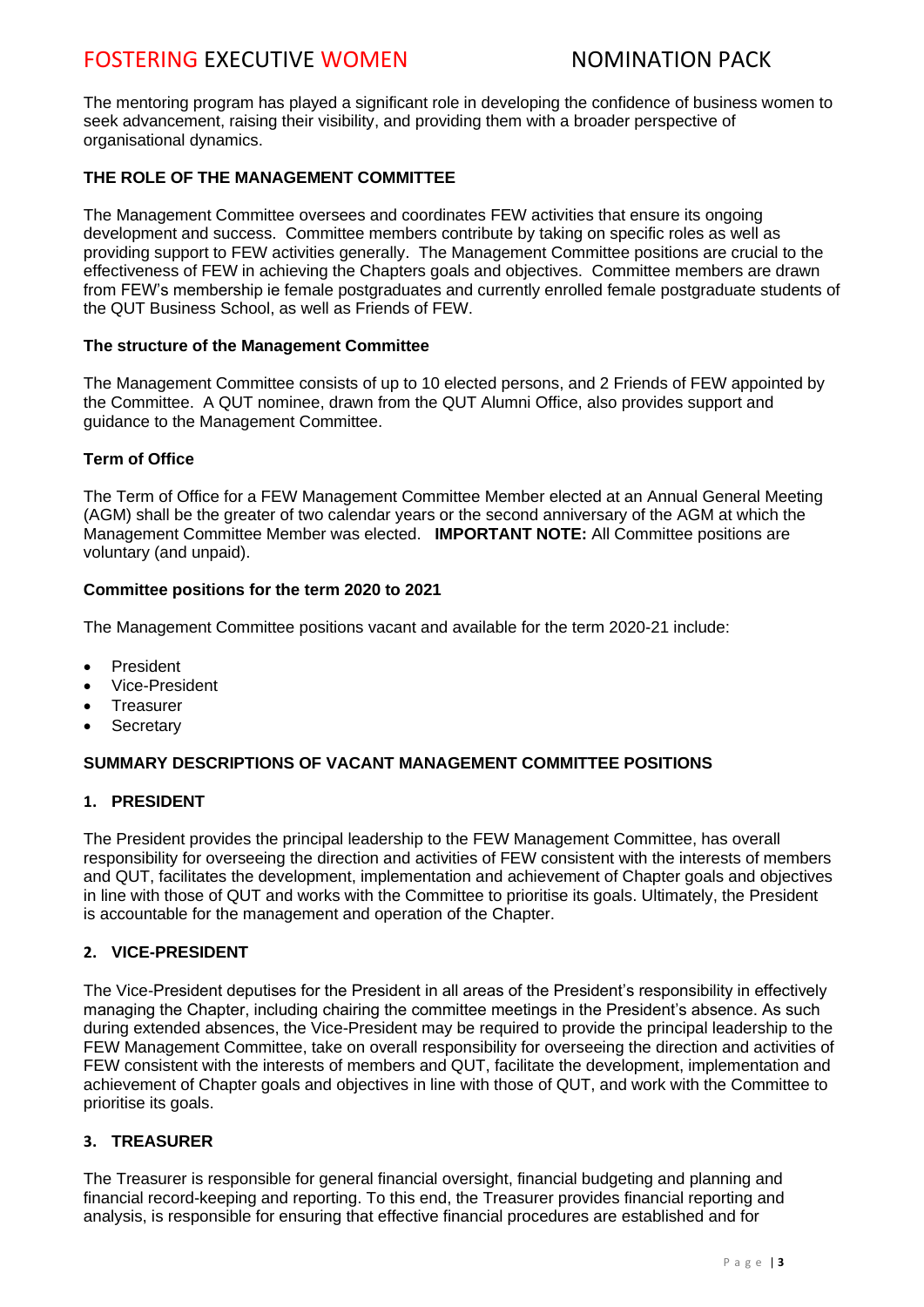### FOSTERING EXECUTIVE WOMEN NOMINATION PACK

appropriate use of chapter funds and monitoring, and maintaining the Chapter's financial accounts in conjunction with the Alumni Office.

#### **4. SECRETARY**

The Secretary provides support to the President and the Committee in ensuring the smooth functioning of the Chapter/Committee. The Secretary also often acts as an information and reference point for the President/Chair and other Committee members, clarifying practice and decisions, confirming Chapter requirements and retrieving relevant documentation.

#### **MAIN DUTIES AND RESPONSIBILITIES OF ALL MANAGEMENT COMMITTEE MEMBERS**

- 1. Commit and reliably work to achieve the Chapter's aims and objectives.
- 2. Participate in Chapter Committee meetings scheduled face to face, video and/or teleconference meetings.
- 3. Contribute to the annual strategic planning activities.
- 4. Carry out activities specific to role in a timely, effective and professional manner.
- 5. Take an active role in managing the Chapter's finances.
- 6. Work with the QUT Alumni Office to develop marketing and communication to FEW members, and material to promote the Chapter.
- 7. Work with Committee colleagues in organising and delivering Chapter events.
- 8. Attend and support FEW and QUT at functions, events and orientations.

#### **GENERAL QUALIFICATIONS / REQUIREMENTS**

- 1. A female postgraduate of a QUT Business School postgraduate program (FEW Full Member).
- 2. Commitment to contributing to and delivering for the FEW Management Committee and the Chapter's objectives, with effort to attend all Committee meetings (in person or via phone), but no less than 80% Committee meeting attendance.
- 3. Excellent communication skills.
- 4. Excellent organisational skills and attention to detail.
- 5. Computer and internet access.
- 6. Previous experience working on a Committee or in volunteer leadership highly desirable.

#### **TIMETABLE FOR MANAGEMENT COMMITTEE MEETINGS**

The Management Committee meetings in 2020 will be held monthly. The Management Committee is exploring the use of technology to optimise Committee operations and increase flexibility and convenience for Committee members. Any working group sub-committee meetings will be scheduled in accordance with key outcomes and/or deadlines and will be determined by that group.

#### **MANAGEMENT COMMITTEE NOMINATION RULES**

#### **Eligibility for Nomination**

To be eligible for Committee nomination, **the nominee and the nominator must be female postgraduates of the QUT Business School (FEW Full Member).** Nominations will be checked against records for validity. Invalid nominations will be disqualified.

Nominations are to be on the FEW nomination form included in this pack (page 7), signed by the nominee and the nominator, and lodged as directed (by email [few@qut.edu.au\)](mailto:few@qut.edu.au)) to the Secretary of FEW by Tuesday, 12 May 2020.

Should insufficient nominations be received by this date then nominations will remain open until the commencement of the annual general meeting at which the election of Committee Members is to be held or made.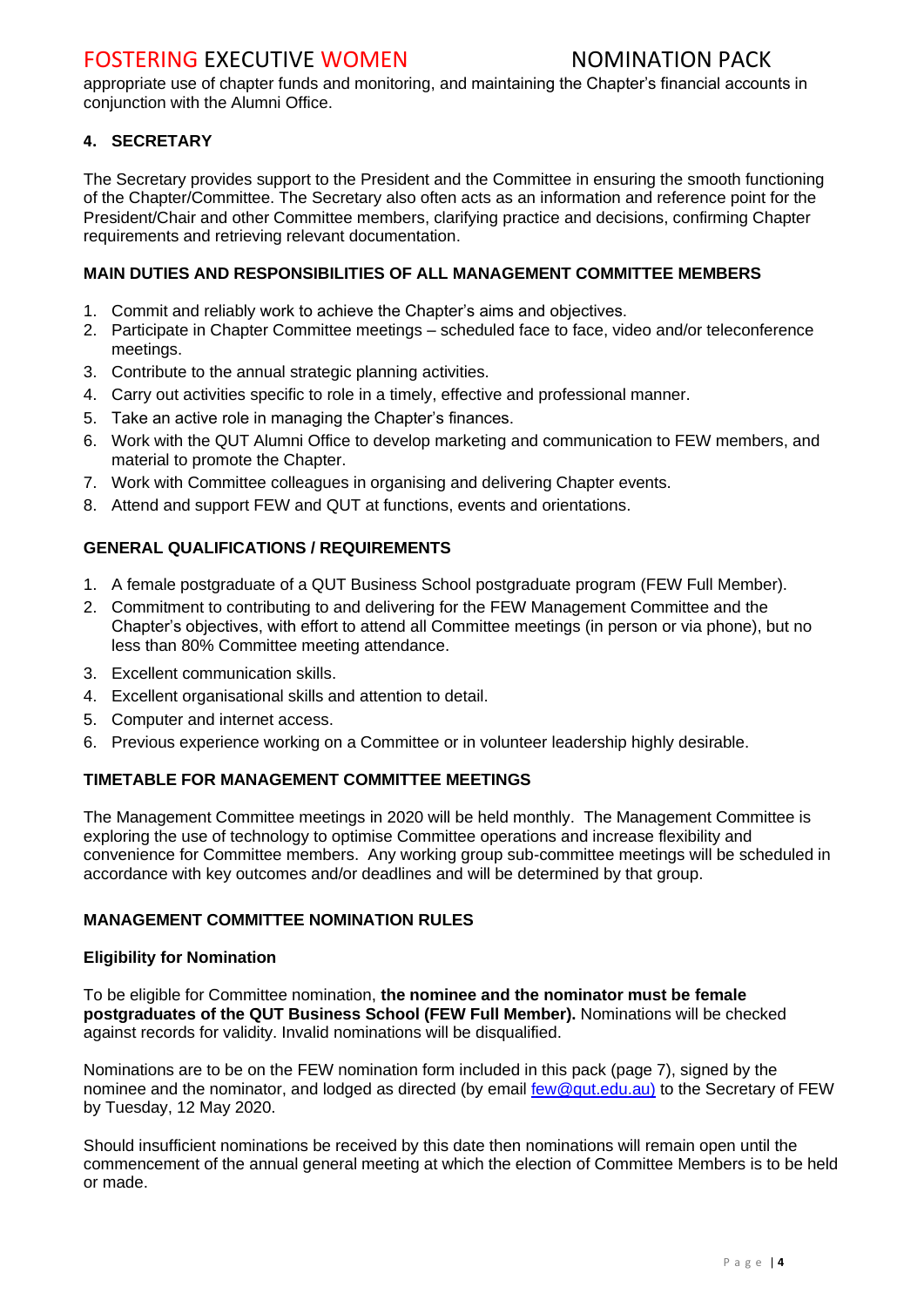### FOSTERING EXECUTIVE WOMEN NOMINATION PACK

Should insufficient nominations be received at the commencement of the annual general meeting at which the election of Committee Members is to be held or made, then nominations may be called from the floor.

Each FEW Full Member present at the annual general meeting may vote for any number of candidates but not exceeding the number of vacancies.

**NOTE:** Self nominations will not be accepted.

#### **Lodgement of Nomination Form**

A nomination is to be sent by email to the Secretary at email **few@qut.edu.au** by **Tuesday, 12 May 2020.**

Nominees are also required to complete the FEW Management Committee Statement of Commitment (on the following page) and submit with nomination.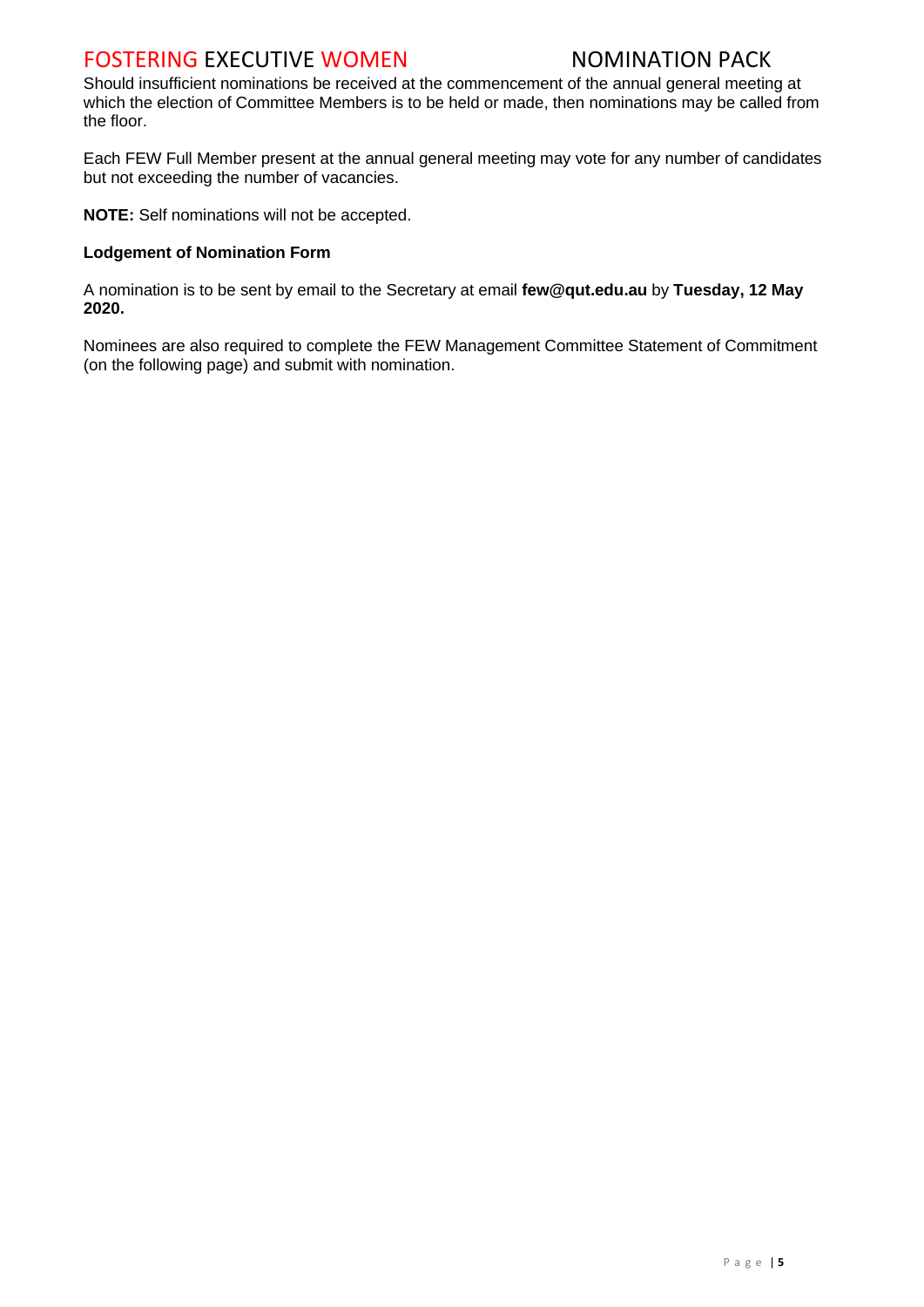### **FEW MANAGEMENT COMMITTEE STATEMENT OF COMMITMENT**

**Directions:** Please r*ead this Statement of Commitment, sign it and return it to the Secretary. Before signing, please contact the Secretary by email at few@qut.edu.au if you have any questions about Committee responsibilities and the level of commitment required.* 

I, the undersigned, will exercise the duties and responsibilities of my appointment with integrity, respect, collegiality, and due care and diligence. I pledge:

- 1. To always act for the good and in the best interests of Fostering Executive Women and its members;
- 2. To establish as a high priority, my attendance at all Committee meetings;
- 3. To come prepared to discuss the issues and business to be addressed at scheduled Committee meetings, having read the agenda and relevant reports and background material;
- 4. To work with and respect the opinions of my peers who serve on this Committee, and to leave my personal prejudices out of all Committee discussions;
- 5. To ensure the confidentiality of all information, matters, discussions, opinions and decisions within the committee by refraining from discussing same with non-committee members;
- 6. To represent Fostering Executive Women in a positive and supportive manner at all times and at all Fostering Executive Women and/or QUT events and functions;
- 7. To observe the meeting procedures, and display courteous, respectful conduct in all Committee meetings;
- 8. To avoid conflicts of interest between my position as a Committee Member and my personal interests whether philosophical or economic. If such a conflict does arise, I will declare that conflict before the Committee discusses the matter giving rise to the conflict;
- 9. To support in a positive manner all decisions and actions taken by the Committee even when I am in a minority position on such decisions and actions;
- 10. If I chair a sub-committee meeting, I will:
	- Call meetings as necessary until objectives are met;
	- Ensure that the agenda and support materials are made available to members before meetings;
	- Conduct the meetings in an orderly, fair, open and efficient manner; and
	- Provide sub-committee progress reports/minutes to the Committee at its scheduled meetings.
- 11. To participate in the following activities as a matter of high priority:
	- Annual strategic planning workshop to be held in late November/early December 2019;
	- Committee events; and
	- Fund raising to ensure Fostering Executive Women has adequate funding for its programs.

If, for any reason, I find I am unable to carry out these responsibilities and commitment to the best of my abilities, I agree to resign my position as a Committee Member in the best interests of Fostering Executive Women and its members.

Name……………………………………………………

Signature……………………………………………….. Date……………/…………………/………